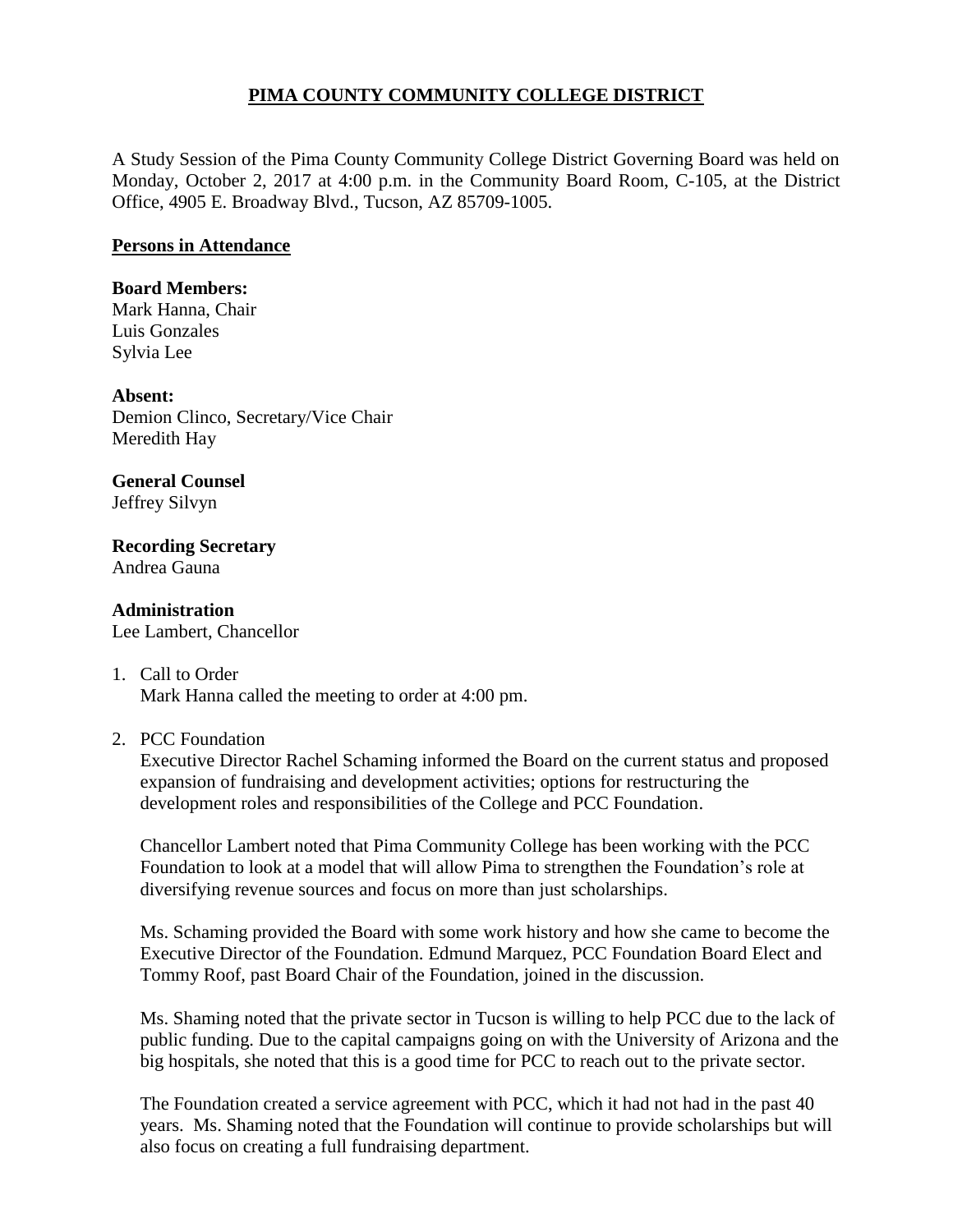The PCC Foundation has been spending time over the past year updating their bylaws, articles of incorporation, and policies. The Foundation also had a feasibility study conducted last fall to get them ready for their next chapter. Ms. Shaming noted that this is time to modernize Pima, especially now with the need for middle level, highly skilled workers.

The Foundation would like to be able to provide programs they were not able to provide before because of staffing limitations. Some of those programs include major gift programs, corporate and college relations programs, matching gift programs and planned giving programs. The Foundation would also like to focus on grants and internal gifting.

Ms. Shaming reported that because the Foundation is not subject to procurement restrictions, the Foundation can use funds to build or improve buildings, invest in programs, equipment, research, real estate, and endowed chairs. Ms. Shaming also noted that Pima is restricted, based on the amount of compensation they can pay for various positions, but the Foundation is able to help supplement those.

Ms. Shaming noted that the first 1-2 years will be about infrastructure, adequate software, and adequate staffing before you see a large return on the investment. By the third year, things will be in place and the Foundation can start work on a plan for a capital campaign. There are also plans for a Chancellor's Gift Club.

Ms. Shaming noted that the Foundation aims to modernize PCC to fill community job needs.

Ms. Shaming briefly discussed the three financial options the Foundation is requesting for their new initiatives. The options are \$400,000, \$600,000, and \$800,000 tiers with community events, campus developments, and college meeting amounts increasing at each level. Ms. Shaming noted that for the first couple of years the Foundation will be using contract employees to keep costs down.

The Foundation has provided \$4,093,585 in scholarships since 2013 and will continue to provide and enhance this program

Ms. Shaming reported that the four verticals the Foundation would like to focus on are Applied Technology, Public Safety, Health Care, and Aviation. She noted that these are key areas for the College identified in the Educational Master Plan.

Board member Gonzales asked for a copy of the feasibility report and Ms. Shaming agreed to mail it to the full Board.

Dave Bea, Executive Vice Chancellor for Finance and Administration reported that the College has been providing the Foundation with a number of employees and paid support through the College's budget as in-kind contributions. The Foundation receives \$30,000 a month which comes out to about \$400,000 under the current, temporary agreement.

Board member Gonzales noted his concern that the Foundation is not ready for a comprehensive campaign and is in favor of the first option of \$400,000 and noted the importance of economic development, especially at West Campus. Edmund Marquez,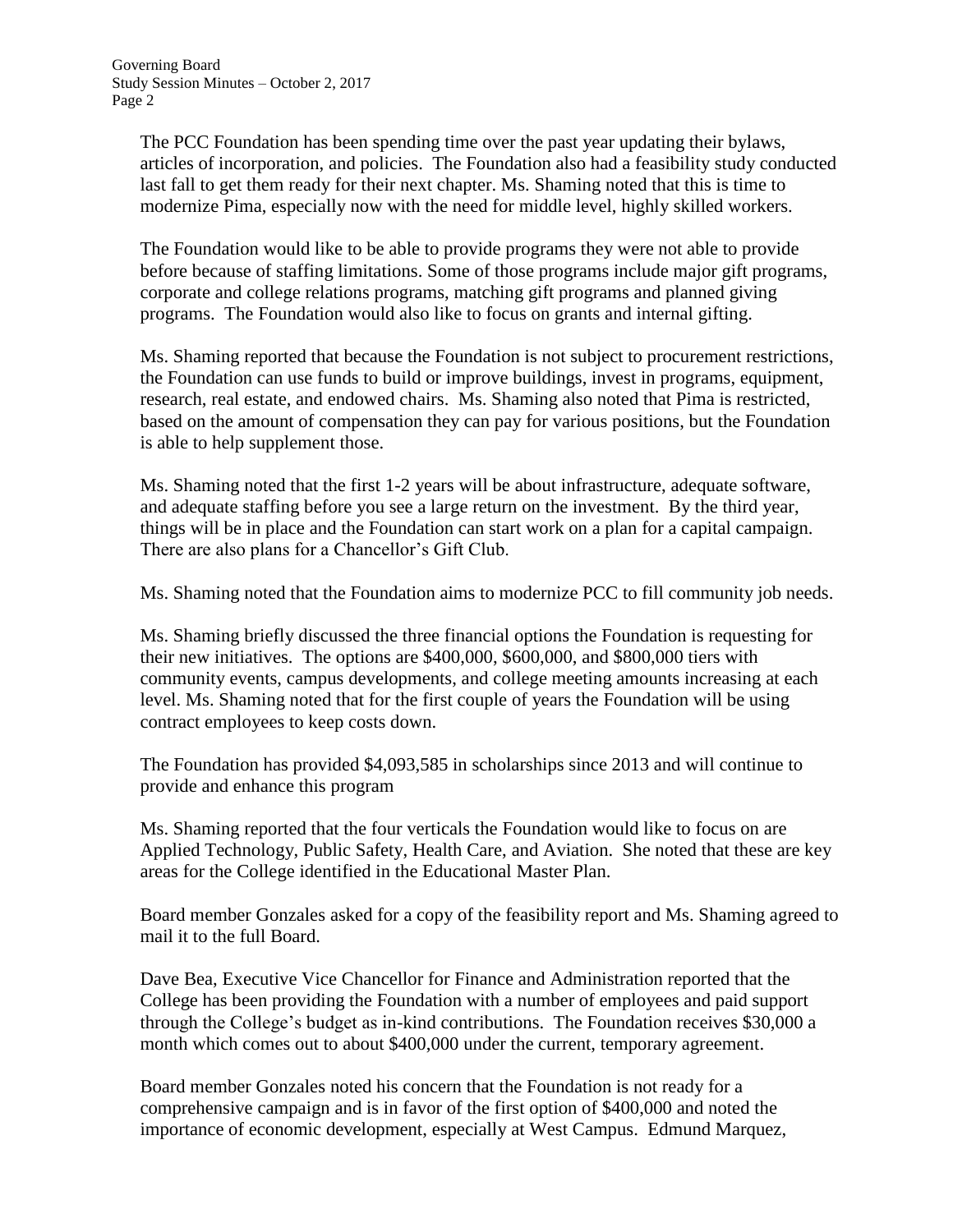Foundation Chair noted that public and private partnerships are the thing of the future and will assist in developing these relationships between the College and business community.

Mr. Silvyn noted that this service agreement is meant to clarify the relationships and move forward.

The Foundation Board noted that they are recommending option two, at \$600,000, in order to start adding development managers. They also noted that they would like to have one of PCC's Board members sit on the College/Foundation Relationship Committee and have another Board member sit on the Foundation Board. The two organizations need to be close.

The Foundations portfolio total is \$8 million with a goal of \$20 million.

3. Board Meeting Procedures

Susan Segal with Gust Rosenfeld Law Firm provided a review of the Board's bylaws and Robert's Rules of Order on meeting procedures. The Board members discussed the procedural rules for governing board meetings.

Ms. Segal noted that she previously reviewed and revised the Board bylaws but did not focus on Robert's Rules of Order and how they interfaced.

The 11<sup>th</sup> Edition of Robert's Rules focuses on smaller Boards which she feels really doesn't relate to PCC's Board but neither does the regular Robert's Rules. She would like some rules that fall somewhere between the two. Ms. Segal noted that all rules are not necessary.

Ms. Segal reported that what she is trying to accomplish is orderly consideration of all issues and ensure all members have a reasonable opportunity to have a voice.

The following recommendations were made and discussed:

- 1. Modify the bylaws so that it makes it clear that all motions require a second.
- 2. Make substitute and amended motions clear.
- 3. Make it clear that the Chairperson can make and second motions, discuss and vote.
- 4. Board members should have a motion and second on the floor before a discussion.
- 5. Board Chair should recognize speaker by name.
- 6. Make a rule to say that when a member has spoken once, on a question, the member will not be recognized again for the same question until the other Board members, who want to speak, have spoken.
- 7. Tabling a motion will require a motion, a second, and vote by majority.
- 8. Close or limit the debate. Either one requires a motion and a second and vote by a majority. If it passes, the pending motion will be voted on immediately.
- 9. Motion to reconsider at the next regular meeting.
- 10. Motion to adjourn or recess at any time during the meeting with a second.
- 11. Add an item to the agenda called Future Agenda Items. Future agenda items cannot be discussed at the meeting. It is the responsibility of the Chair to schedule these items.